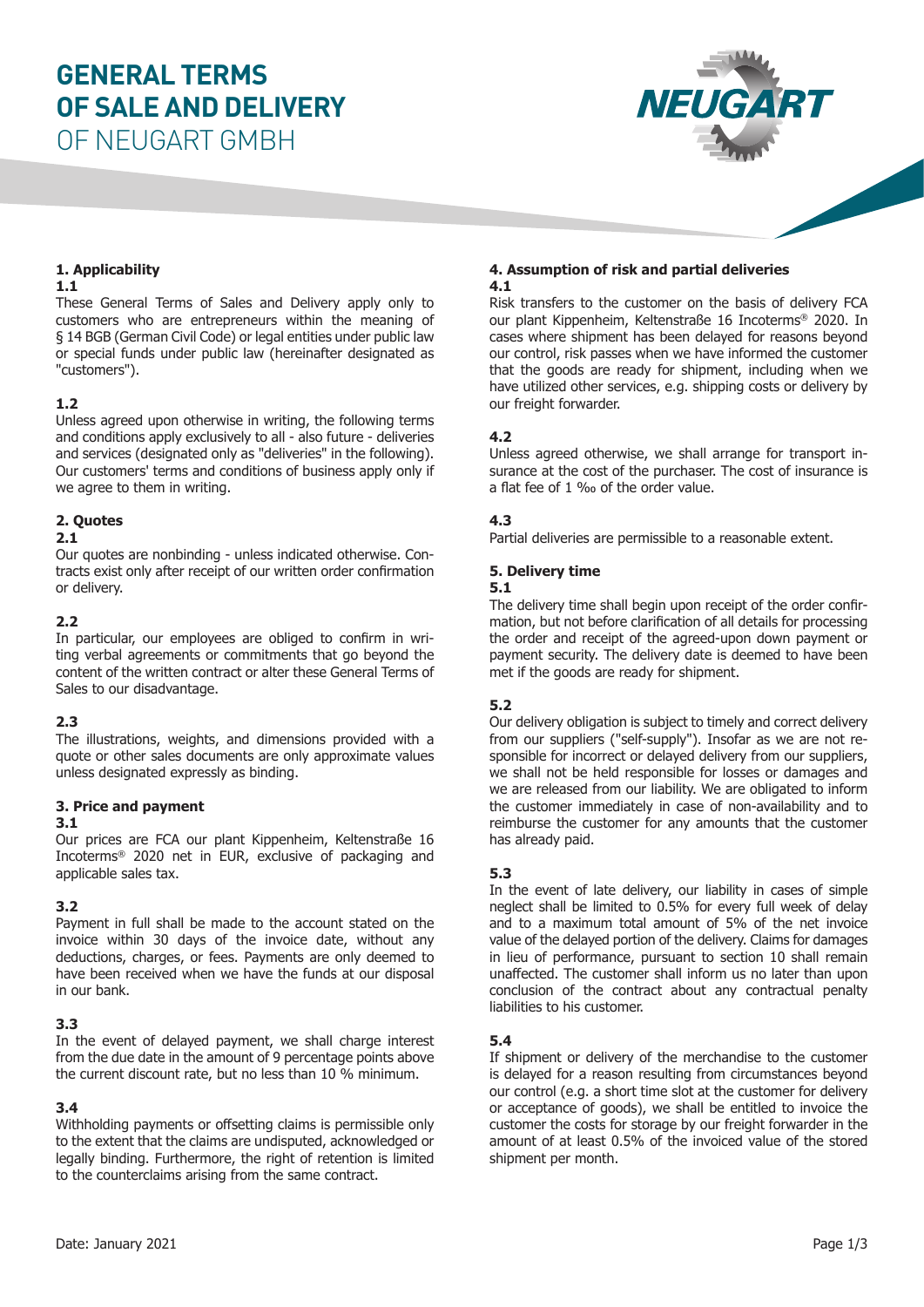# **GENERAL TERMS OF SALE AND DELIVERY**



# OF NEUGART GMBH

# **6. Force majeure**

#### **6.1**

Unforeseen and unavoidable events beyond our responsibility (e.g. force majeure, strikes and lockouts, disruption of operations, difficulties procuring materials and energy supply, transport delays, lack of workers, energy and raw materials, actions of public authorities, as well as difficulties in obtaining authorizations, in particular, import and export licenses, etc.) extend the delivery period for the length of the disturbance and its effects. This applies even if the obstacles occur at our own suppliers or during an already existing delay.

#### **6.2**

Should the difficulty extend beyond temporary, both parties of the contract have the right to withdraw. Claims for damages are excluded in the cases set out in section 6.1.

# **7. Packaging**

#### **7.1**

Except for Euro pallets, we do not take back our packaging originating in Germany, nor at private end-users in the sense of the Packaging Regulation (VerpackG); the customer shall ensure the proper disposal of such packaging at its own expense in compliance with the provisions of the Packaging Regulation (VerpackG). The customer shall release us from the obligation to take back the packaging pursuant to  $\S$  15 of the Packaging Regulation (VerpackG) as well as from the disposal obligation stated in the Packaging Regulation (VerpackG) and from all claims of third parties in this regard. The customer shall receive appropriate compensation for this. This shall be taken into consideration as agreed when invoicing the customer.

### **7.2**

The return of Euro pallets can also take place at one of the next deliveries, also in exchange for other pallets of equal value.

### **8. Retention of title**

#### **8.1**

We reserve the right to retain title to the delivered goods until complete payment of the purchase price.

### **8.2**

The customer is obligated to treat the goods subject to retention of title carefully; in particular, the customer agrees to insure them adequately at his own cost for the original value against loss or damage. The customer shall furnish proof of the insurance policy and of regular payment of premiums whenever required to do so. The customer herewith cedes to the supplier any claims from the insurance policies in advance, subject to the subsequent condition that the customer acquires full title. We herewith accept such assignment.

### **8.3**

The treatment and processing of the reserved goods by the customer are always done on our behalf. In the case of combination with other goods, we shall acquire co-ownership in the new goods in proportion of the invoice value of the reserved goods to the invoice value of the other materials.

The customer shall be entitled to sell the new goods in the course of normal business. Furthermore, the customer herewith assigns to us all accounts receivable in the ratio of the invoice value of our reserved goods to the invoice value of processing and other materials together with all ancillary rights arising from subsequent resale. If the assigned accounts receivable or claim against a third party is included in a current account, we shall be entitled to rescind the contract and charge the customer for the costs incurred up to that date, including loss of profit. We herewith accept such assignment.

#### **8.4**

The customer shall have the right to collect any receivables assigned to us as long as the customer satisfies all payment obligations to us arising out of the proceeds collected.

#### **8.5**

If the customer fails to fulfill its payment obligations, we may revoke permission for resale and demand that the customer disclose to us the assigned receivables and the respective debtors, provide all the information and relevant documents necessary to assert our rights, and inform the debtors of the assignment. Taking back the reserved goods does not imply withdrawal from the contract. If we declare that we are withdrawing from the contract, then we have the right to disposal of the goods at our discretion.

#### **8.6**

The customer must notify us without delay of third-party actions against the reserved goods. The customer shall bear the costs incurred in resisting such claims unless they can be recovered from the third party.

### **8.7**

Should the value of the securities exceed our claims by more than 10%, we shall release securities of our choice at the request of the customer.

#### **9. Liability for defects**

#### **9.1**

The customer is entitled to make claims on the basis of defects in the delivered goods only after having fulfilled his legal duty to examine the goods and to give notice of defects.

#### **9.2**

The customer must make a note of shipping damage on the consignment note upon receipt of the goods and notify us immediately. Later complaints shall not be recognized.

#### **9.3**

Violation of third party trademark rights is a defect only when